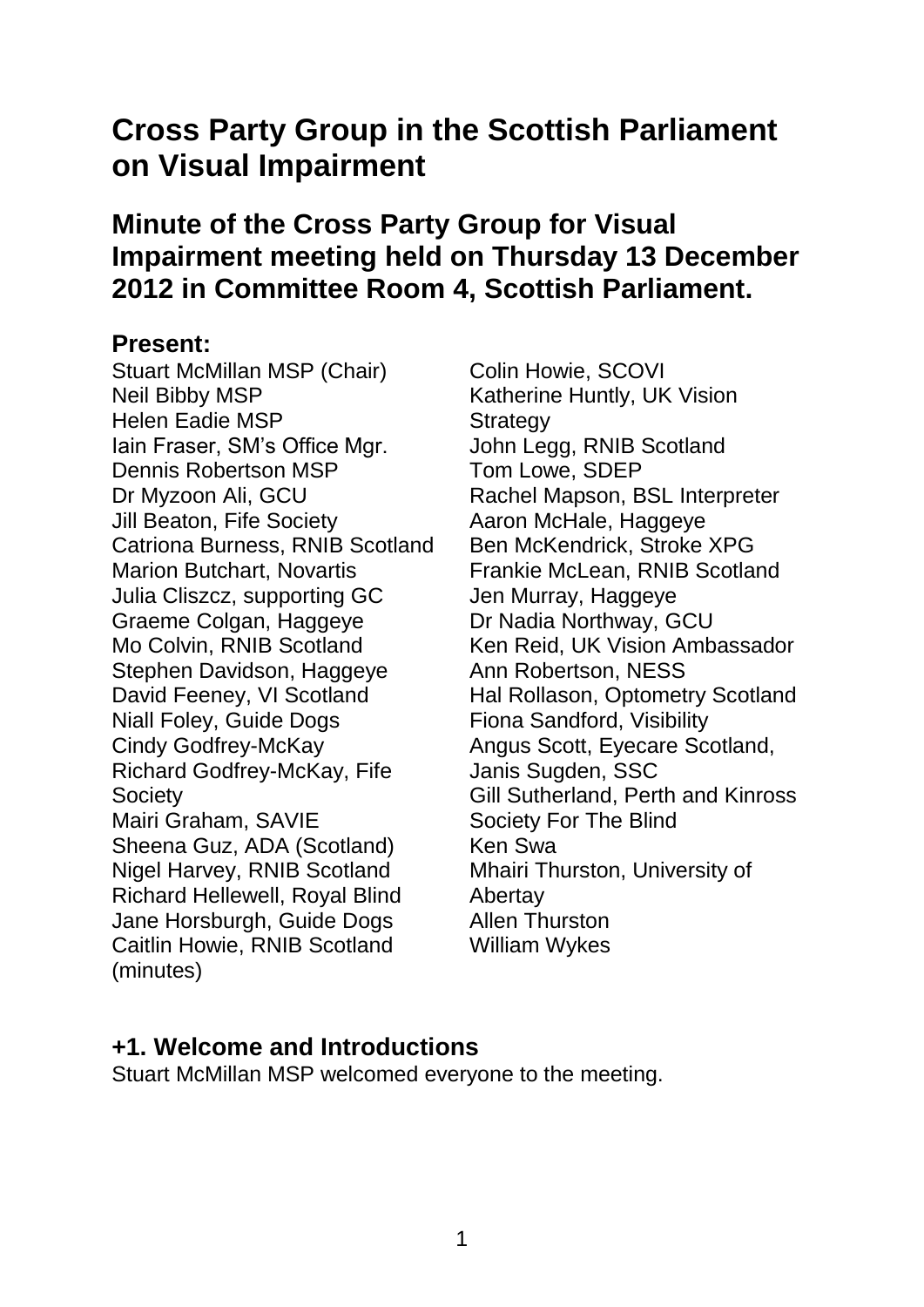### **+2. Apologies**

- Apologies were received from: James Adams, RNIB Scotland Annie Bell, Site Elaine Brackenridge, Royal Blind Julie Fardell, Royal Blind Laura Gibson, Lothian and Borders Police John Gill, Sight Action Sandra Gollan, Dundee Society Bob Ironside, Perth Society John Keenan, Visualise Sheila Mackenzie
- Rachel McKay, BIOS David McKerral Anne McLean Pat Onions Sally Paterson, SAVIE Mary Rasmussen Susan Robinson Alex Scott Danny Sweeney, North Ayrshire **Council** Alan Suttie, Fife Society

### **+3. Minutes of the last meeting held on 19 September 2012**

The minutes of the last meeting held on 19 September were approved.

### **+4. Matters Arising**

The following matters were discussed:

#### **4.1. Scottish Government Passported Benefits**

A letter has been written to Ian Duncan Smith regarding the proposed changes to passported benefits.

#### **4.2. Assistive Technology in Schools**

A letter has been written to the President of COSLA regarding the availability of assistive technology for blind and partially sighted pupils.

### **+5. Stroke and Sight Loss: what are the problems?**

Christine Hazelton thanked the group for the invitation to speak about the link between stroke and sight loss. CH has trained as an optician and as a researcher for the Stroke Association. Stroke can impact on visual impairment, however this is not to do with problems with the eye, but with the connection to the brain. CH gave examples of how someone might feel after a stroke: "reduced independence", "isolated", "low confidence". CH then asked the group to answer some questions:

- Q: Which part of the brain does most of the visual processing? A: The back of the brain. The top of the brain controls movement and the sides help you to identify faces.
- Q: How many nerves control movement of the eyes? A: Three.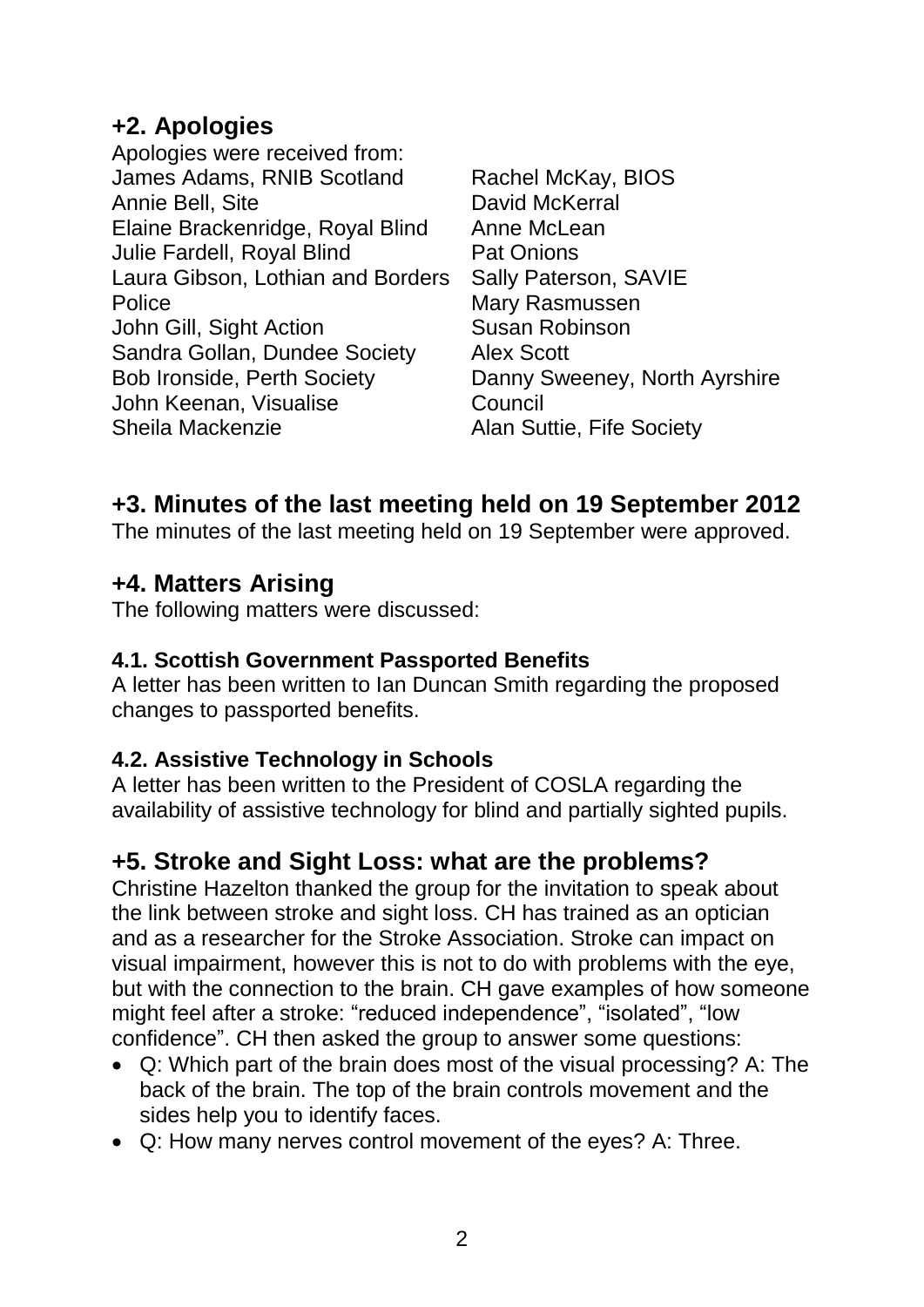- Q: How many people have had a stroke in Scotland in the last year? A: 13,000. 112,000 are living in Scotland after having a stroke. Stroke is the most common disability.
- Q: What is the percentage of those who have visual problems after having a stroke? A: It can vary between 8% – 75%. A "guesstimate" would be 20%.

When a stroke occurs, it can affect the visual field loss and stop the transfer of information to the brain. If the left side of the brain is damaged, this will affect the right field of vision, and vice versa. People can also have trouble with their eye movement and maintaining a normal eye position. Visual neglect may also occur if people do not use the available space in their eye. CH then gave an example of someone who became visually impaired after two strokes, however after visiting an Ophthalmologist she was told her eye sight was not bad enough to be registered.

### **+6. Stroke and Sight Loss: Prevalence and Practice**

Myzoon Ali has a background in Neuroscience and raised the issue that there are some gaps in vision research. Research is currently being undertaken using Vista and clinical trials. There are currently 11,900 stroke patients and 60% of them have been identified as having a visual impairment. 45% experience recovery whilst 21% have persisting problems after three months. MA undertook a National Project, talking to stroke survivors, carers and health providers asking what was important to them in life after the stroke. She whittled 236 responses down to a "top ten", finding that many stroke survivors have unmet needs. A survey of current practice also found that there are inconsistent levels of delivery and no standard protocol for treating someone who has a visual impairment after stroke. One fifth of those living in Scotland after stroke have a visual impairment, and as this is an ageing population, there is an increase in those with a visual impairment and a disability.

SM thanked Christina and Myzoon for their input and opened the topic for discussion. It was noted that stroke survivors are put through the rehab process 6 months after stroke. There should be more standardised equipment and Scotland-wide information to prevent this as it can cause people to lose independence. As clinical trials only cover 2% - 10% of the population, affected patient numbers from hospitals are needed so that more accurate conclusions can be drawn. However, it was noted that this is problematic due to a lack of money. At present, 28% of those living with stroke have a concurrent impairment in one or more senses. SM noted that there will be a report produced to highlight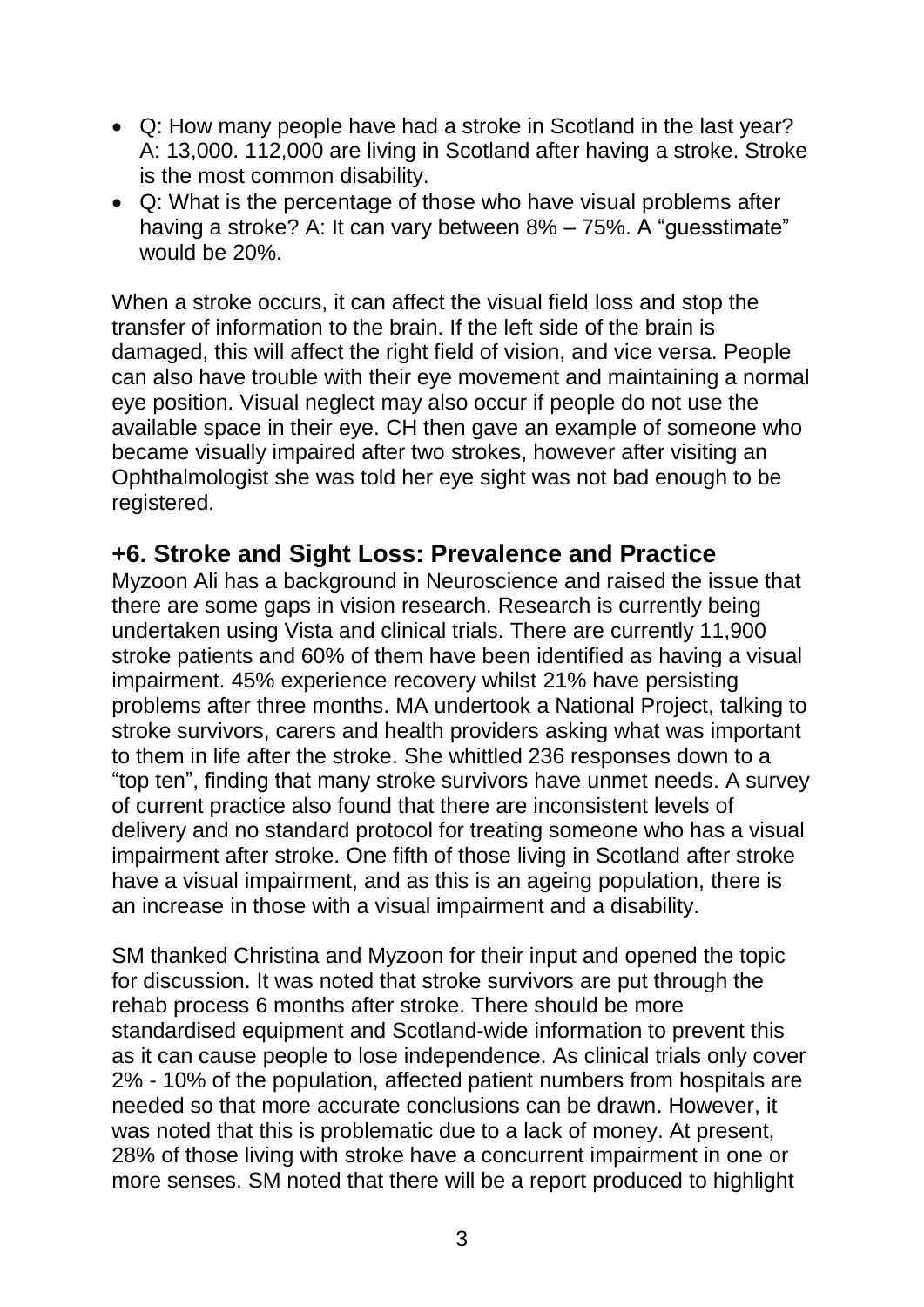the effectiveness of the current system and an interim report will be released after April 2013.

### **+7. The Doran Review**

Richard Hellewell noted that there is a need for a review of children with complex needs. However, grant funding is not backed by the national strategy. On 15 November, the report "Right Help at the Right Time at the Right Place" was published by the Scottish Government. It was noted that people struggle to get access to services they are entitled to and there is a decline in the number of experienced opticians. There is strong support for national resources, support training and development. The Scottish Government have accepted all recommendations and plan to drive through the changes on the agenda. A five year programme of action is to be drawn up as there are issues that need to be addressed. RH noted that this is an opportunity to ask MSPs to be aware of the Doran Review and the commitments of the Scottish Government.

SM thanked RH for his input and opened the item for discussion. It was noted that as there is less money, there needs to be clearer communication on how things operate. The Doran Review highlights how quality is assured and the need to have a standard and expectation. There are few opportunities for young people leaving school with a visual impairment and complex needs, meaning talent is lost. Time did not allow for discussion of what the Cross Party Group might identify as a key recommendation from the Doran Report but SM said that the issue could be returned to at a later meeting.

### **+8. AOCB**

#### **8.1. Responsible Parking Bill**

JH noted that a consultation summary that builds on work undertaken by Ross Finney and Joe Fitzpatrick, and now promoted by Sandra White was published yesterday. Some issues have been highlighted that need to be worked through but JH noted that 90% of the proposals were good and have been brought forward. Representatives of the 20 major charities of the Responsible Parking Alliance, the Transport Minister and MSPs attended the launch.

#### **8.2. Scottish Parliament Official Report**

WW highlighted that in 2006 the Optometry contract changed in Scotland. There is a high number of returning patients for new treatments, such as injection therapies that are done monthly, and it was noted that there is a gap between when people should be seen and when they are being seen. A presentation will be given after the report